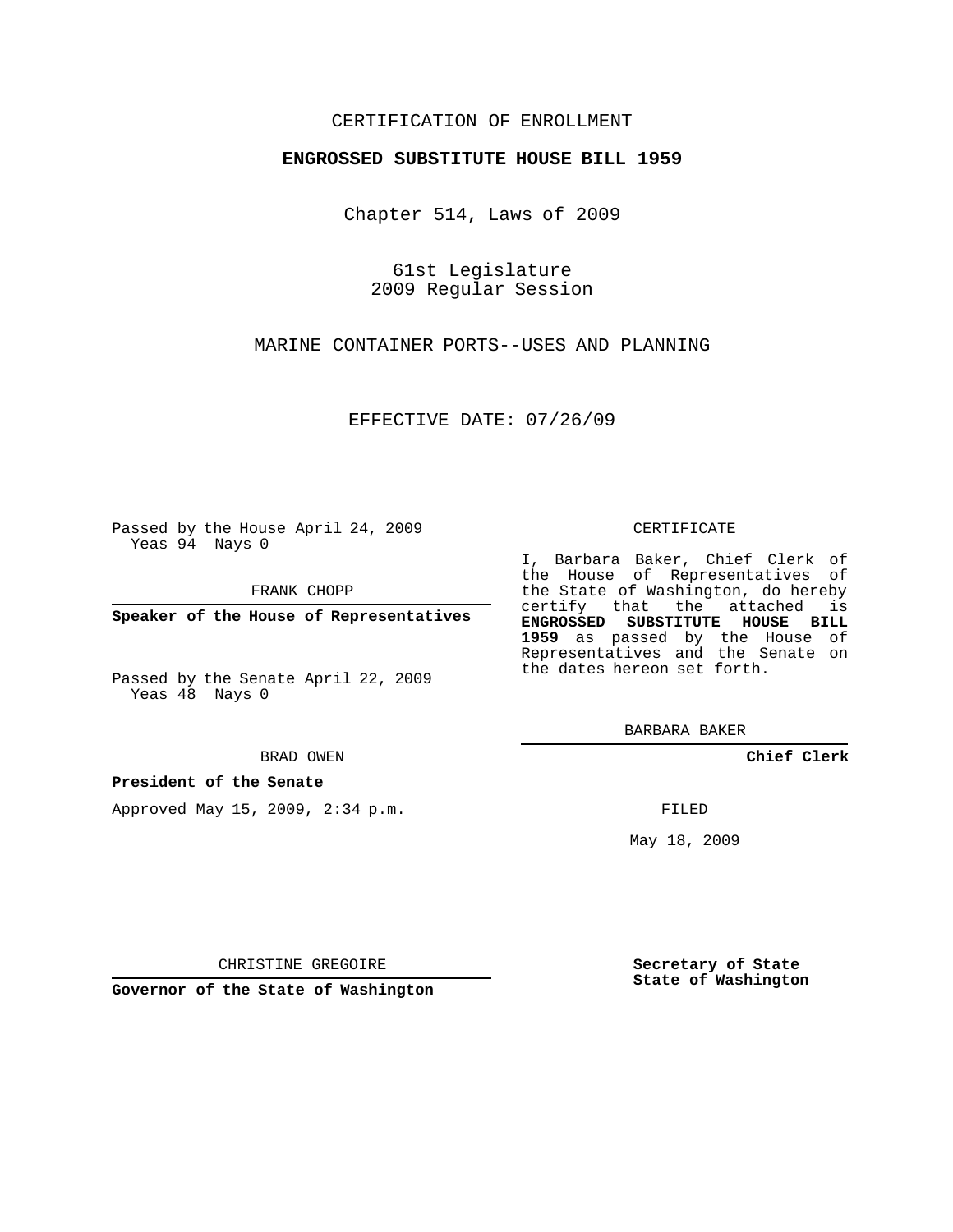# **ENGROSSED SUBSTITUTE HOUSE BILL 1959** \_\_\_\_\_\_\_\_\_\_\_\_\_\_\_\_\_\_\_\_\_\_\_\_\_\_\_\_\_\_\_\_\_\_\_\_\_\_\_\_\_\_\_\_\_

\_\_\_\_\_\_\_\_\_\_\_\_\_\_\_\_\_\_\_\_\_\_\_\_\_\_\_\_\_\_\_\_\_\_\_\_\_\_\_\_\_\_\_\_\_

AS AMENDED BY THE SENATE

Passed Legislature - 2009 Regular Session

# **State of Washington 61st Legislature 2009 Regular Session**

**By** House Local Government & Housing (originally sponsored by Representatives Simpson, Rodne, Williams, and Armstrong; by request of Governor Gregoire)

READ FIRST TIME 02/20/09.

 AN ACT Relating to land use and transportation planning for marine container ports; reenacting and amending RCW 47.06.140; adding a new section to chapter 36.70A RCW; and creating new sections.

BE IT ENACTED BY THE LEGISLATURE OF THE STATE OF WASHINGTON:

 NEW SECTION. **Sec. 1.** (1) The legislature finds that Washington's marine container ports operate within a complex system of marine terminal operations, truck and train transportation corridors, and industrial services that together support a critical amount of our state and national economy, including key parts of our state's manufacturing and agricultural sectors, and directly create thousands of high-wage jobs throughout our region.

 (2) The legislature further finds that the container port services are increasingly challenged by the conversion of industrial properties to nonindustrial uses, leading to competing and incompatible uses that can hinder port operations, restrict efficient movement of freight, and limit the opportunity for improvements to existing port-related facilities.

 (3) It is the intent of the legislature to ensure that local land use decisions are made in consideration of the long-term and widespread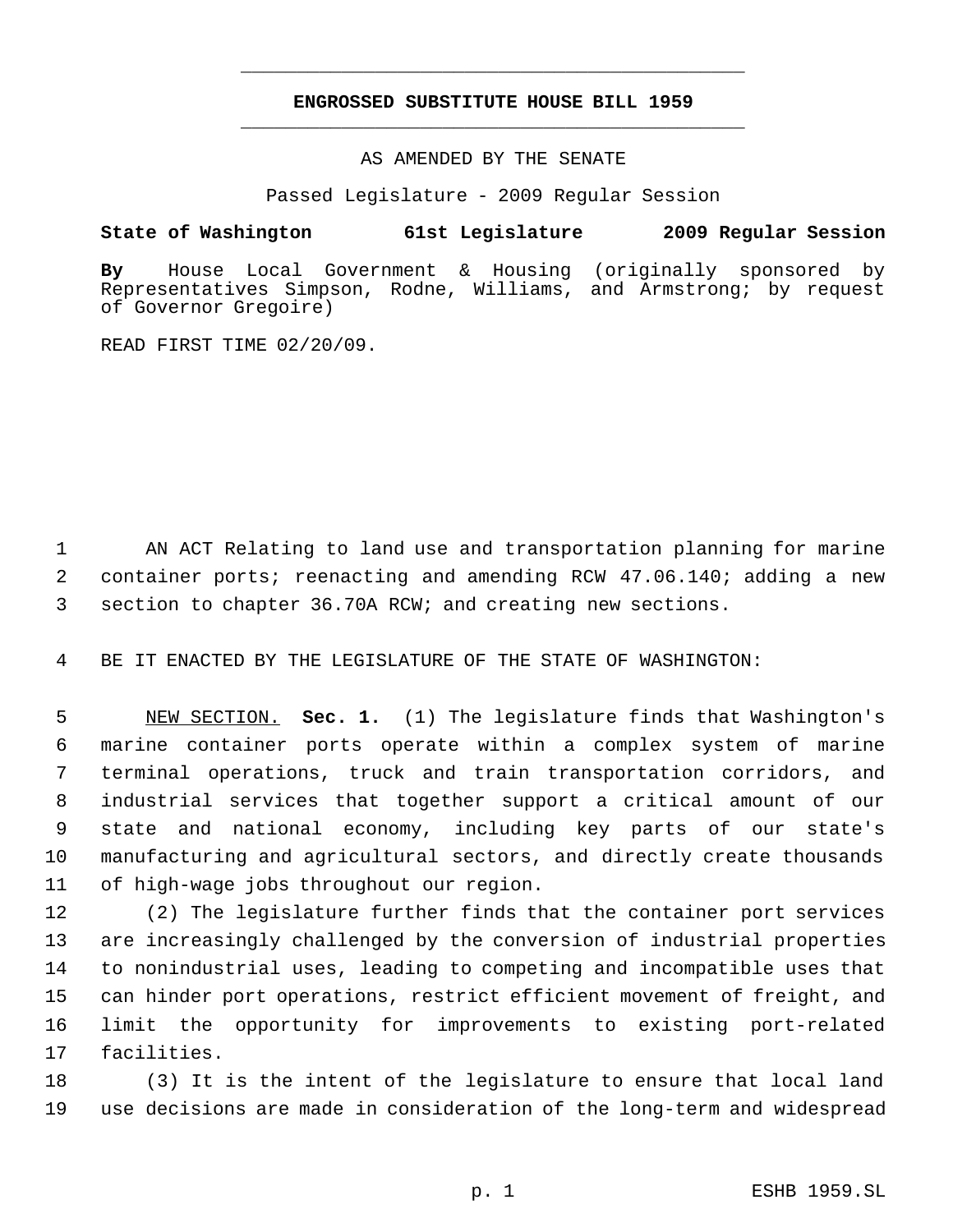economic contribution of our international container ports and related industrial lands and transportation systems, and to ensure that container ports continue to function effectively alongside vibrant city waterfronts.

 NEW SECTION. **Sec. 2.** A new section is added to chapter 36.70A RCW to read as follows:

 (1) Comprehensive plans of cities that have a marine container port with annual operating revenues in excess of sixty million dollars within their jurisdiction must include a container port element.

 (2) Comprehensive plans of cities that include all or part of a port district with annual operating revenues in excess of twenty million dollars may include a marine industrial port element. Prior to adopting a marine industrial port element under this subsection (2), the commission of the applicable port district must adopt a resolution in support of the proposed element.

 (3) Port elements adopted under subsections (1) and (2) of this section must be developed collaboratively between the city and the applicable port, and must establish policies and programs that:

 (a) Define and protect the core areas of port and port-related industrial uses within the city;

 (b) Provide reasonably efficient access to the core area through freight corridors within the city limits; and

 (c) Identify and resolve key land use conflicts along the edge of the core area, and minimize and mitigate, to the extent practicable, incompatible uses along the edge of the core area.

 (4) Port elements adopted under subsections (1) and (2) of this section must be:

 (a) Completed and approved by the city according to the schedule specified in RCW 36.70A.130; and

 (b) Consistent with the economic development, transportation, and land use elements of the city's comprehensive plan, and consistent with the city's capital facilities plan.

 (5) In adopting port elements under subsections (1) and (2) of this section, cities and ports must: Ensure that there is consistency between the port elements and the port comprehensive scheme required under chapters 53.20 and 53.25 RCW; and retain sufficient planning flexibility to secure emerging economic opportunities.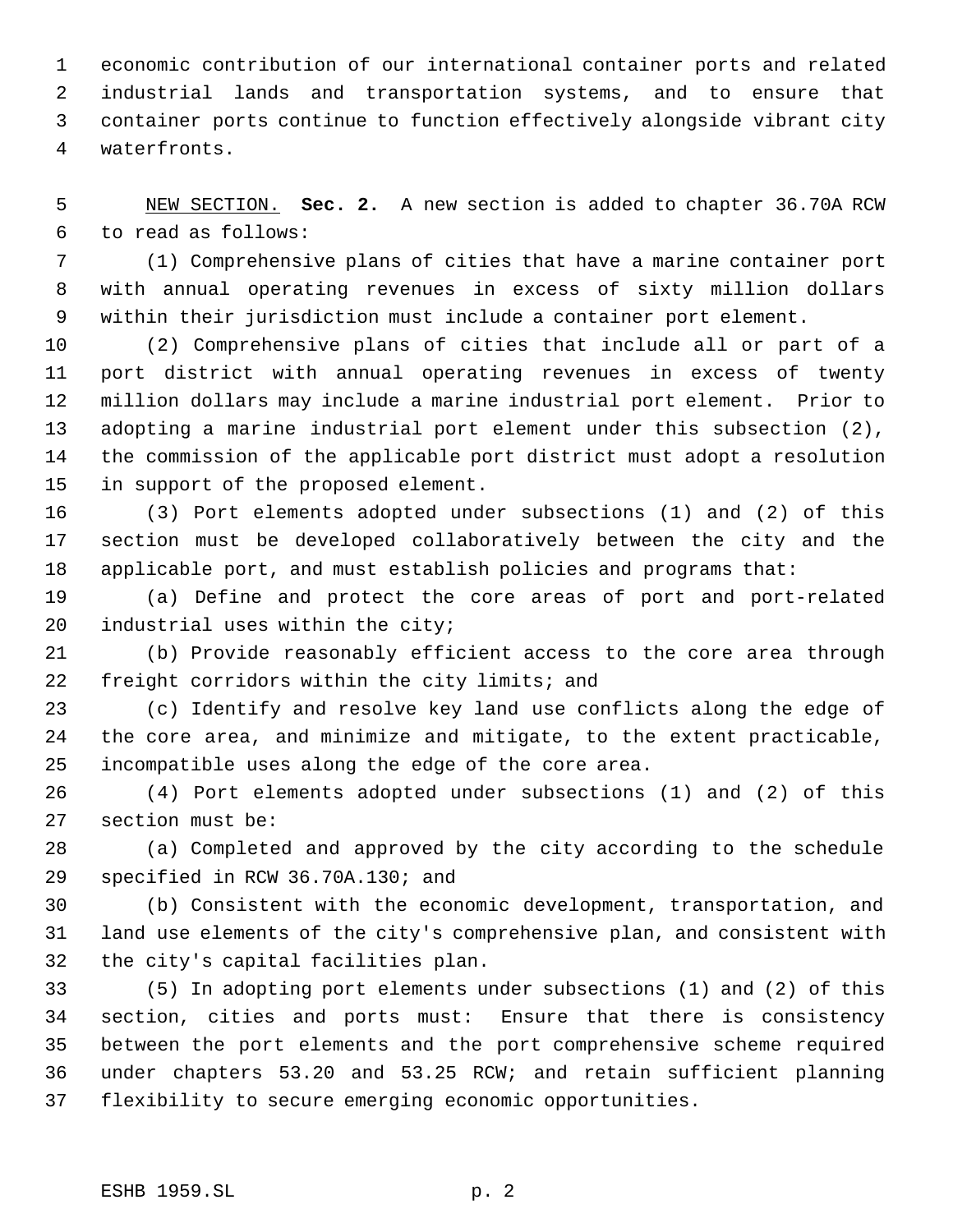(6) In developing port elements under subsections (1) and (2) of this section, a city may utilize one or more of the following approaches:

 (a) Creation of a port overlay district that protects container port uses;

(b) Use of industrial land banks;

(c) Use of buffers and transition zones between incompatible uses;

8 (d) Use of joint transportation funding agreements;

 (e) Use of policies to encourage the retention of valuable 10 warehouse and storage facilities;

 (f) Use of limitations on the location or size, or both, of 12 nonindustrial uses in the core area and surrounding areas; and

 (g) Use of other approaches by agreement between the city and the port.

 (7) The department of community, trade, and economic development must provide matching grant funds to cities meeting the requirements of subsection (1) of this section to support development of the required container port element.

 (8) Any planned improvements identified in port elements adopted under subsections (1) and (2) of this section must be transmitted by the city to the transportation commission for consideration of inclusion in the statewide transportation plan required under RCW 47.01.071.

 **Sec. 3.** RCW 47.06.140 and 2007 c 516 s 11 and 2007 c 512 s 2 are each reenacted and amended to read as follows:

 (1) The legislature declares the following transportation facilities and services to be of statewide significance: Highways of statewide significance as designated by the legislature under chapter 47.05 RCW, the interstate highway system, interregional state principal arterials including ferry connections that serve statewide travel, intercity passenger rail services, intercity high-speed ground transportation, major passenger intermodal terminals excluding all airport facilities and services, the freight railroad system, the Columbia/Snake navigable river system, marine port facilities and services that are related solely to marine activities affecting 36 international and interstate trade, key freight transportation 37 corridors serving these marine port facilities, and high capacity